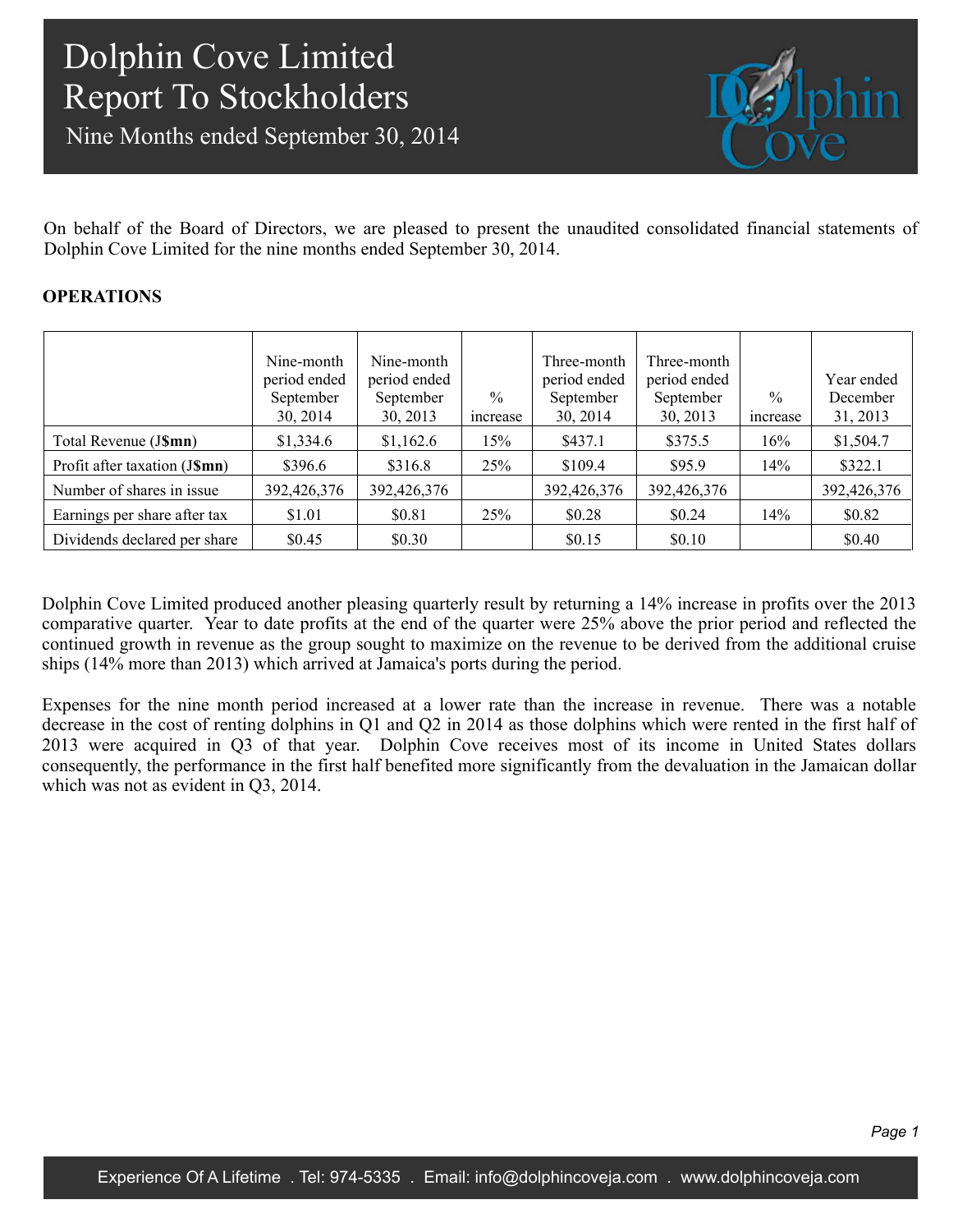Nine Months ended September 30, 2014



## **FINANCIAL POSITION**

|                                | As at<br>September 30,<br>2014 | As at<br>September 30,<br>2013 | Increase/<br>(decrease) | As at<br>December 31,<br>2013 | Increase/<br>(decrease) |
|--------------------------------|--------------------------------|--------------------------------|-------------------------|-------------------------------|-------------------------|
| Working Capital (J\$mn)        | \$355.1                        | \$195.0                        | 82%                     | \$184.8                       | 92%                     |
| Fixed Assets (J\$mn)           | \$1,483.2                      | \$1,429.2                      | $4\%$                   | \$1,446.4                     | 3%                      |
| Net Assets (J\$mn)             | \$1,581.3                      | \$1,351.4                      | 17%                     | \$1,342.4                     | 18%                     |
| Long Term Debt to Equity ratio | 0.18:1                         | 0.21:1                         |                         | 0.24:1                        |                         |
| Net assets per share           | \$4.03                         | \$3.44                         | 17%                     | \$3.42                        | 18%                     |
| Market price                   | \$8.00                         | \$8.45                         | $-5\%$                  | \$8.42                        | $-5\%$                  |
| Market/Book value              | 1.99                           | 2.45                           | $-19%$                  | 2.46                          | $-19%$                  |

The consolidated financial position of the Group remains strong, reflecting an 18% increase in net assets and significant liquid resources to assist with future expansion plans.

## **Dividends**

The Board of Directors declared a further dividend of 15 cents per share at its meeting held on September 22, 2014, which was accrued in Q3 and paid in Q4 of 2014. This brings the total dividend payment to 45 cents per share so far this year, a 50% increase over the dividends declared for the corresponding period in 2013.

## **School Donation**

Dolphin Cove also partnered with the Lazarus foundation during the quarter and donated 100 school bags, packed with books and pencils, to the Steer Town Basic School as part of our contribution to their back to school initiative.

## **Awards**

In October 2014, Dolphin Cove won the Caribbean's Leading Adventure Tourist Attraction award for the second consecutive year. This represents the fourth successive year in which Dolphin Cove has received a prestigious World Travel Award acknowledging the company's excellence in tourism hospitality.

Director

Stafford Burrowes, OD Chairman and Chief Executive Officer

mmsbunn **Director** 

Hon. William A. McConnell, O.L. C.D. Chairman of Audit Committee

*Page 2*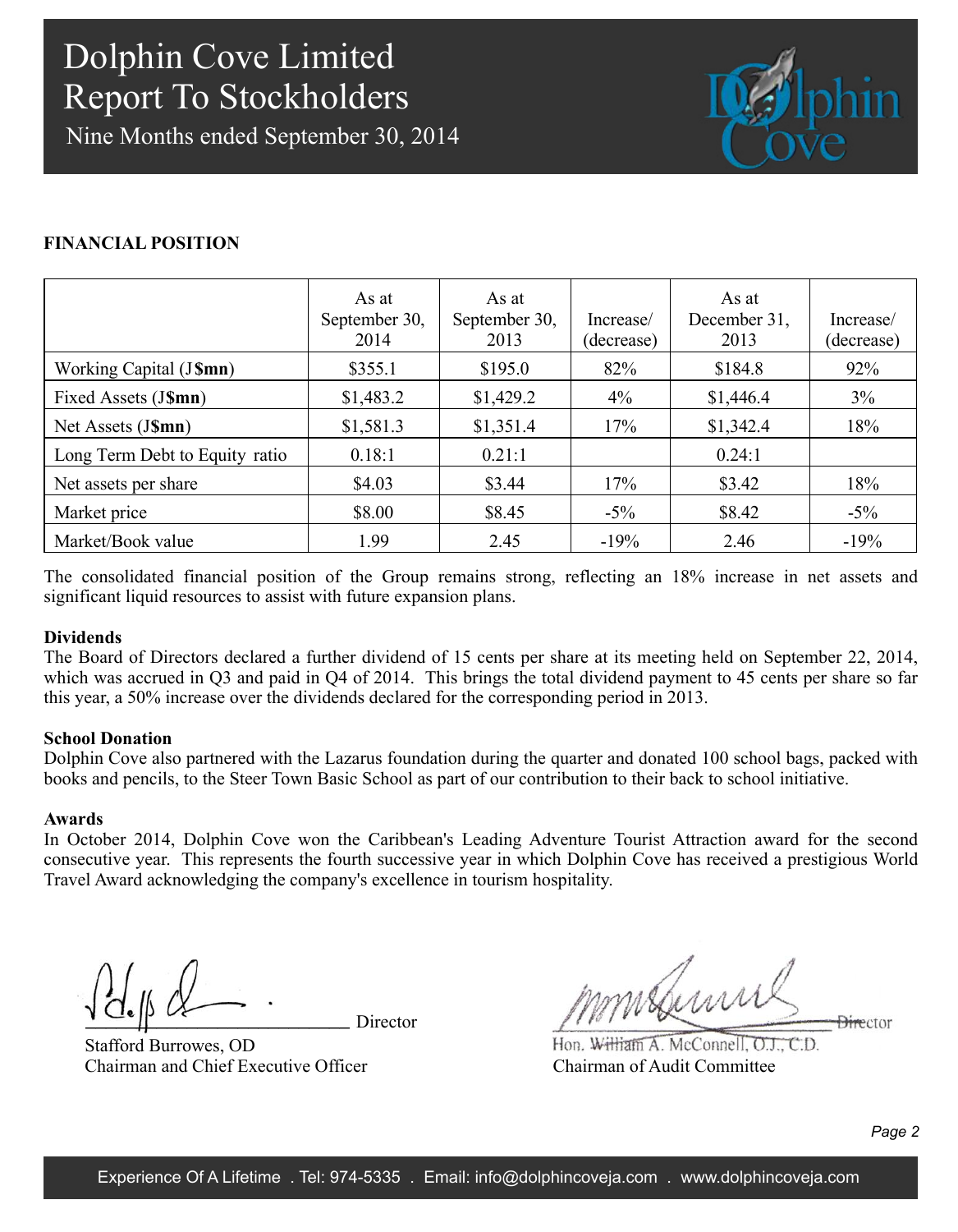Nine Months ended September 30, 2014



### **DOLPHIN COVE LIMITED**

### **Group Interim Statement of Financial Position As At September 30, 2014**

|                                              | <b>Nine Months</b>  | <b>Nine Months</b>                                      | Year           |
|----------------------------------------------|---------------------|---------------------------------------------------------|----------------|
|                                              | <b>Ended</b>        | <b>Ended</b>                                            | <b>Ended</b>   |
|                                              |                     | September 30, 2014 September 30, 2013 December 31, 2013 |                |
|                                              | <b>Unaudited</b>    | <b>Unaudited</b>                                        | <b>Audited</b> |
| <b>CURRENT ASSETS</b>                        |                     |                                                         |                |
| Cash and cash equivalents                    | 247,220,564         | 104,494,842                                             | 83,950,984     |
| Securities purchased under resale agreements | 104,562,591         |                                                         | 92,894,355     |
| Investments                                  | 32,734,417          | 45,008,793                                              | 30,409,595     |
| Accounts receivable                          | 165,928,344         | 146,324,614                                             | 142,903,849    |
| Due from related parties                     | 24,933,572          | 14,140,487                                              | 12,989,826     |
| Taxation recoverable                         | 7,288,754           | 6,083,330                                               | 6,215,420      |
| Inventories                                  | 41,017,779          | 42,699,034                                              | 30,931,032     |
|                                              | 623,686,021         | 358,751,100                                             | 400,295,061    |
| <b>NON-CURRENT ASSETS</b>                    |                     |                                                         |                |
| Property, plant and equipment                | 1,106,046,182       | 1,036,746,297                                           | 1,063,478,805  |
| Live assets                                  | 377,126,159         | 392,407,588                                             | 382,941,758    |
|                                              | 1,483,172,341       | 1,429,153,885                                           | 1,446,420,563  |
| <b>TOTAL ASSETS</b>                          | 2,106,858,362       | 1,787,904,985                                           | 1,846,715,624  |
|                                              |                     |                                                         |                |
| <b>CURRENT LIABILITIES</b>                   |                     |                                                         |                |
| Bank overdrafts                              | 14,105,932          | 18,099,243                                              | 17,882,751     |
| Short-term loan                              |                     | 48,484,848                                              |                |
| Accounts payable                             | 123,993,532         | 75,555,968                                              | 126,005,139    |
| Dividend Payable                             | 58,863,957          |                                                         |                |
| Current portion of long term liabilities     | 71,580,004          | 21,580,000                                              | 71,580,004     |
|                                              | 268,543,425         | 163,720,059                                             | 215,467,894    |
|                                              |                     |                                                         |                |
| NON-CURRENT LIABILITY                        |                     |                                                         |                |
| Deferred tax liability                       | 37,500,774          | 17,232,183                                              | 37,500,774     |
| Long-term liabilities                        | 219,476,101         | 255,525,798                                             | 251,342,916    |
|                                              | 256,976,875         | 272,757,981                                             | 288,843,690    |
| <b>SHAREHOLDERS EQUITY</b>                   |                     |                                                         |                |
| Share capital                                | 257,960,325         | 257,960,325                                             | 257,960,325    |
| <b>Equity Reserves</b>                       | 395,596,811         | 351,729,563                                             | 376,657,164    |
| <b>Retained Earnings</b>                     | 927,780,926         | 741,737,057                                             | 707,786,551    |
|                                              | 1,581,338,062       | 1,351,426,945                                           | 1,342,404,040  |
|                                              |                     |                                                         |                |
| TOTAL SHAREHOLDERS'                          |                     |                                                         |                |
| <b>EQUITY AND LIABILITIES</b>                | \$<br>2,106,858,362 | 1,787,904,985                                           | 1,846,715,624  |
|                                              |                     |                                                         |                |

Approved by the Board of Directors and signed on its behalf by:

Director

Stafford Burrowes, O.D.

 $\frac{1}{2}$ 

Hon. William A. McConnell, O.J., C.D.

*Page 3*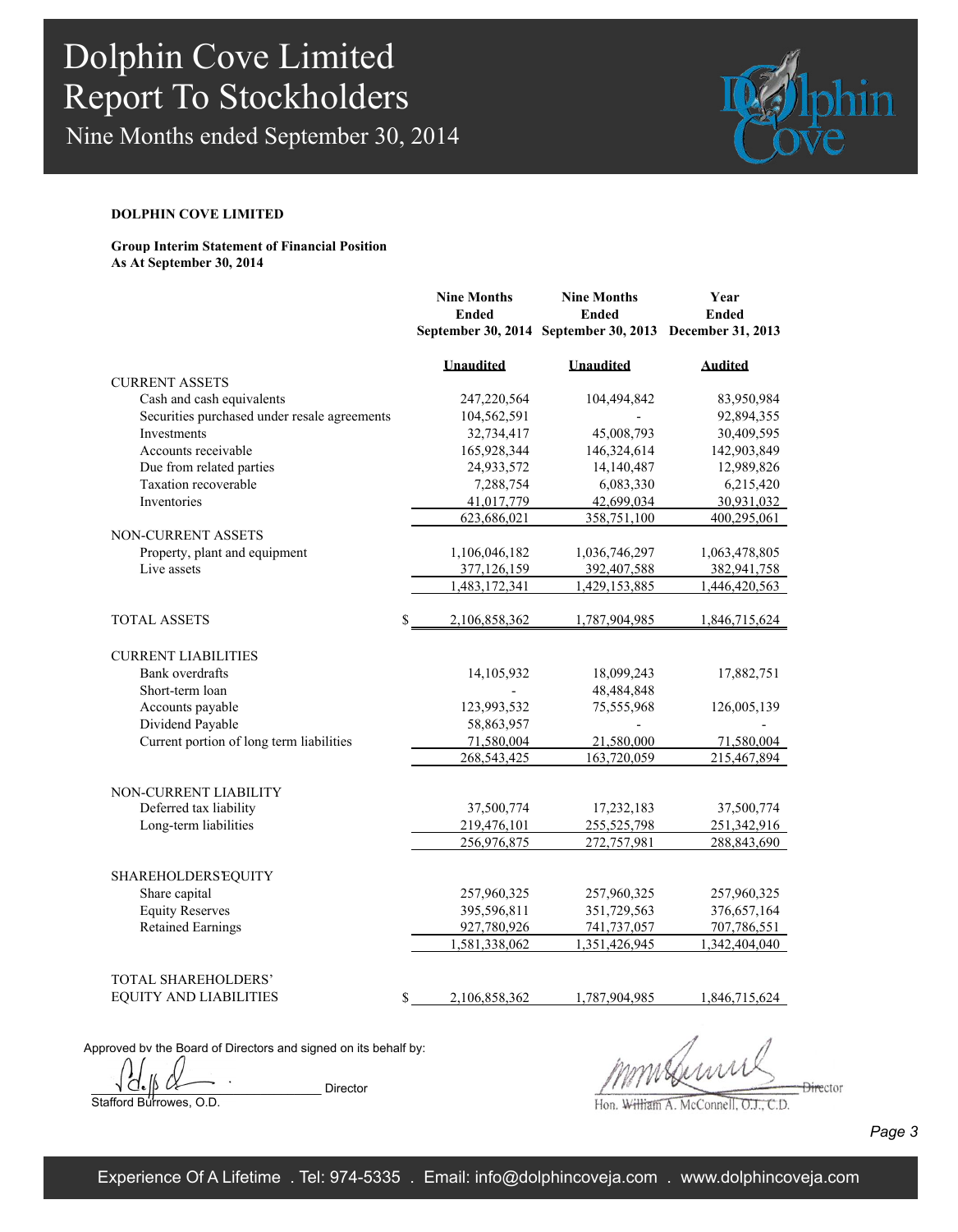Nine Months ended September 30, 2014



#### **DOLPHIN COVE LIMITED**

**Group Interim Statement of Profit or Loss and Other Comprehensive Income Nine months ended September 30, 2014**

|                                                                                                            | <b>Nine Months</b><br><b>Ended</b><br>September 30, 2014<br>Unaudited     | <b>Nine Months</b><br><b>Ended</b><br>September 30, 2013<br>Unaudited     | <b>Three Months</b><br>Ended<br>September 30, 2014<br>Unaudited       | <b>Three Months</b><br>Ended<br>September 30, 2013 December 31, 2013<br>Unaudited | Year<br>Ended<br><b>Audited</b>                                           |
|------------------------------------------------------------------------------------------------------------|---------------------------------------------------------------------------|---------------------------------------------------------------------------|-----------------------------------------------------------------------|-----------------------------------------------------------------------------------|---------------------------------------------------------------------------|
| <b>OPERATING REVENUE:</b>                                                                                  |                                                                           |                                                                           |                                                                       |                                                                                   |                                                                           |
| Dolphin attraction revenue                                                                                 | 911,210,121                                                               | 773,820,817                                                               | 304,293,688                                                           | 256,175,274                                                                       | 993,582,643                                                               |
| Less: Direct costs of dolphin attraction                                                                   | 58,240,465<br>852,969,656                                                 | 67,761,828<br>706,058,989                                                 | 21,127,838<br>283,165,850                                             | 16,722,603<br>239,452,671                                                         | 87,041,667<br>906,540,976                                                 |
| Ancillary services revenue<br>Less: Direct costs of ancillary services                                     | 422,660,827<br>57,017,353<br>365, 643, 474                                | 386,436,561<br>54,614,663<br>331,821,898                                  | 132,286,692<br>18,951,318<br>113,335,374                              | 119,204,024<br>16,835,707<br>102,368,317                                          | 508,626,796<br>73,629,323<br>434,997,473                                  |
| Gross profit<br>Gain on disposal of property, plant & equipment<br>Live assets written off<br>Other income | 1,218,613,130<br>749,474                                                  | 1,037,880,887<br>2.367.290                                                | 396,501,224<br>543.805                                                | 341,820,988<br>130,131                                                            | 1,341,538,449<br>293,667<br>(17, 854, 520)<br>2,450,641                   |
| <b>OPERATING EXPENSES:</b><br>Selling<br>Other operations<br>Administrative                                | 1,219,362,604<br>379,723,197<br>244,889,036<br>191,905,815<br>816,518,048 | 1,040,248,177<br>322,553,077<br>211,531,387<br>178,608,087<br>712,692,551 | 397,045,029<br>126,511,950<br>83,401,224<br>70,575,929<br>280,489,103 | 341,951,119<br>107,921,432<br>72,655,361<br>55,686,511<br>236,263,304             | 1,326,428,237<br>442,699,851<br>296,715,508<br>239,484,244<br>978,899,603 |
| Profit before finance income and costs                                                                     | 402,844,556                                                               | 327,555,626                                                               | 116,555,926                                                           | 105,687,815                                                                       | 347,528,634                                                               |
| Finance income<br>Finance costs                                                                            | 30,570,192<br>(36,826,851)                                                | 17,057,822<br>(27, 844, 620)                                              | 4,629,358<br>(11, 783, 567)                                           | 3,921,242<br>(13,725,018)                                                         | 35,107,069<br>(40, 303, 795)                                              |
| Profit before taxation                                                                                     | 396,587,897                                                               | 316,768,828                                                               | 109,401,717                                                           | 95,884,039                                                                        | 342,331,908                                                               |
| Taxation                                                                                                   | (1,652)                                                                   |                                                                           | (826)                                                                 |                                                                                   | (20, 271, 894)                                                            |
| Profit for the period                                                                                      | 396.586.245                                                               | 316.768.828                                                               | 109.400.891                                                           | 95.884.039                                                                        | 322,060,014                                                               |
| Earnings per stock unit                                                                                    | \$1.01                                                                    | \$0.81                                                                    | \$0.28                                                                | \$0.24                                                                            | \$0.82                                                                    |
| Other comprehensive Income:                                                                                |                                                                           |                                                                           |                                                                       |                                                                                   |                                                                           |

Items that are or may be reclassified to profit or loss:

| Translation adjustment on consolidation of foreign subsidiar | 16.614.825  |             | 3,363,527   | $\overline{\phantom{a}}$ | 19.078.913  |
|--------------------------------------------------------------|-------------|-------------|-------------|--------------------------|-------------|
| Fair value appreciation of available-for-sale investments    | 2.324.822   |             |             |                          | 5.848.688   |
|                                                              | 18.939.647  |             | 3.363.527   |                          | 24.927.601  |
| Total comprehensive income                                   | 415.525.892 | 316.768.828 | 112.764.418 | 95.884.039               | 346.987.615 |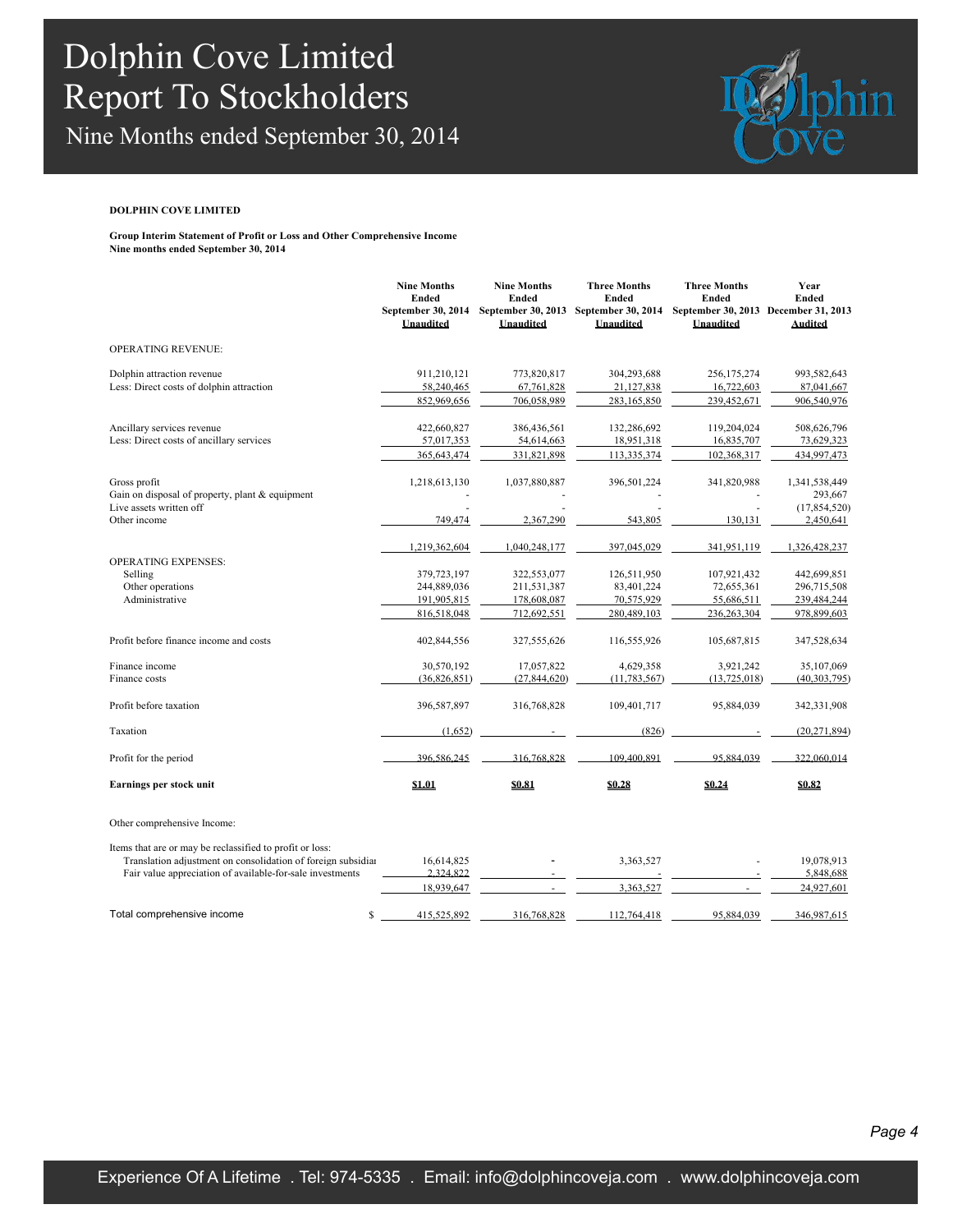Nine Months ended September 30, 2014



### **DOLPHIN COVE LIMITED**

**Group Interim Statement of Changes in Stockholders' Equity Nine months ended September 30, 2014**

|                                                                                                   | <b>Nine Months</b><br>Ended<br>September 30, 2014<br><b>Unaudited</b> | <b>Nine Months</b><br>Ended<br>September 30, 2013<br><b>Unaudited</b> | Year<br>Ended<br>December 31, 2013<br><b>Audited</b> |
|---------------------------------------------------------------------------------------------------|-----------------------------------------------------------------------|-----------------------------------------------------------------------|------------------------------------------------------|
| Balances at beginning of period<br>\$                                                             | 1,342,404,040                                                         | 1,152,386,975                                                         | 1,152,386,975                                        |
| Transactions recorded directly in equity.<br>Dividends                                            | (176, 591, 870)                                                       | (117, 728, 858)                                                       | (156,970,550)                                        |
| Total comprehensive income:<br>Profit for the period                                              | 396,586,245                                                           | 316,768,828                                                           | 322,060,014                                          |
| Other comprehensive income:<br>Translation adjustment on consolidation<br>of foreign subsidiaries | 16,614,825                                                            |                                                                       | 19,078,913                                           |
| Fair value depn. of available -for- sale investmen \$                                             | 2,324,822                                                             |                                                                       | 5,848,688                                            |
| \$<br>Balance at end of period                                                                    | 1,581,338,062                                                         | 1,351,426,945                                                         | 1,342,404,040                                        |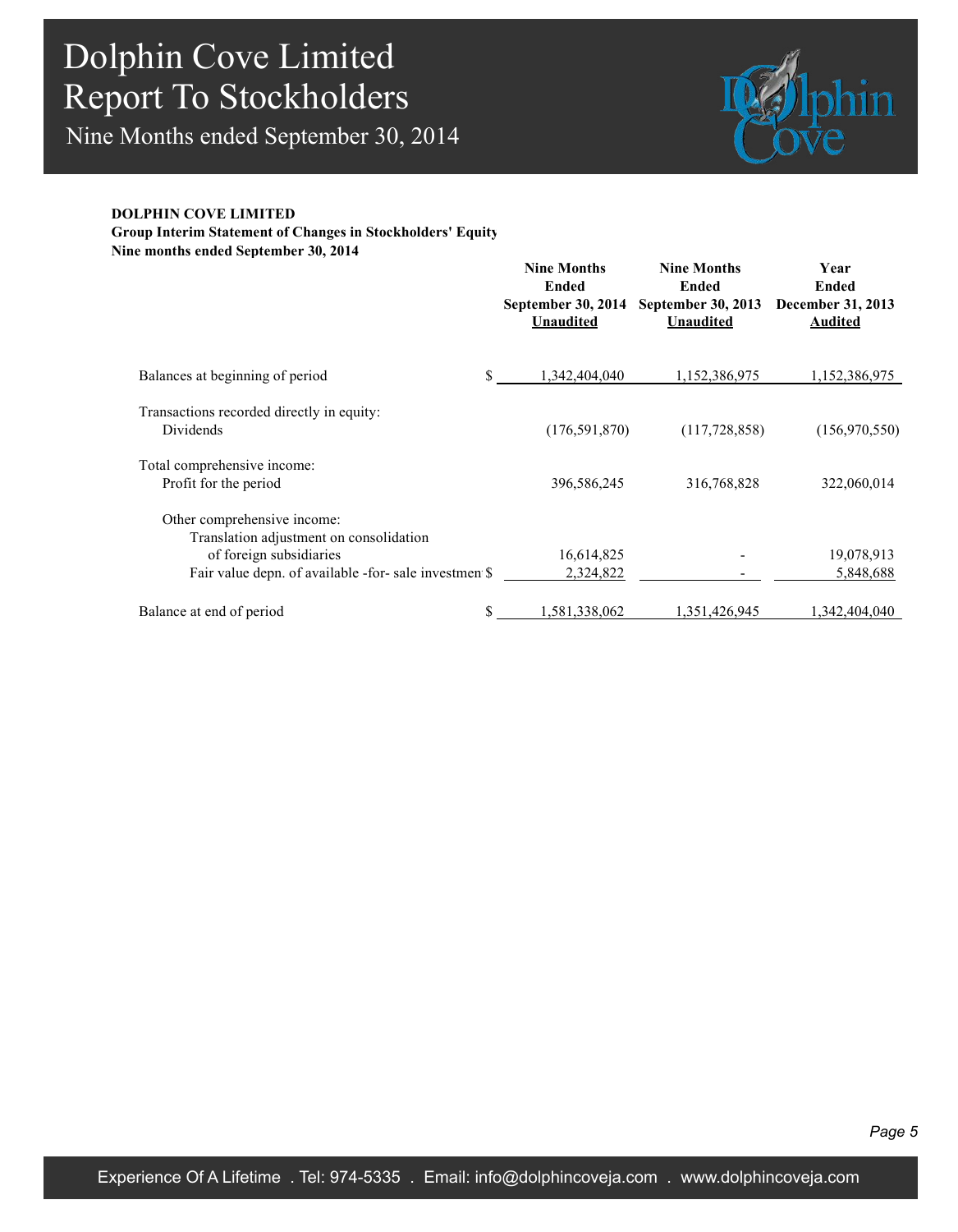Nine Months ended September 30, 2014



#### **DOLPHIN COVE LIMITED**

**Group Interim Statement of Cash Flows Nine months ended September 30, 2014**

|                                                          | <b>Nine Months</b><br><b>Ended</b><br><b>Unaudited</b> | <b>Nine Months</b><br><b>Ended</b><br>September 30, 2014 September 30, 2013 December 31, 2013<br><b>Unaudited</b> | Year<br><b>Ended</b><br><b>Audited</b> |
|----------------------------------------------------------|--------------------------------------------------------|-------------------------------------------------------------------------------------------------------------------|----------------------------------------|
| CASH FLOWS FROM OPERATING ACTIVITIES                     |                                                        |                                                                                                                   |                                        |
| Profit for the period<br>Adjustments for:                | 396,586,245                                            | 316,768,828                                                                                                       | 322,060,014                            |
| Depreciation and amortisation                            | 41,496,280                                             | 33,463,640                                                                                                        | 48,032,325                             |
| Loss/(gain) on disposal of property, plant and equipment |                                                        | 4,882,935                                                                                                         | (293, 667)                             |
| Live assets written off                                  |                                                        |                                                                                                                   | 17,854,520                             |
| Interest income                                          | (4,605,300)                                            | (1,829,473)                                                                                                       | (2,750,117)                            |
| Interest expense                                         | 22,352,393                                             | 12,856,794                                                                                                        | 20,318,062                             |
| Loss on disposal of investments                          |                                                        |                                                                                                                   | 41,104                                 |
| Impairment loss on trade receivables<br>Taxation         |                                                        |                                                                                                                   | 12,355,478<br>20,271,894               |
| Operating profit before changes in working capital       | 1,652<br>455,831,270                                   | 366, 142, 724                                                                                                     | 437,889,613                            |
|                                                          |                                                        |                                                                                                                   |                                        |
| Accounts receivable                                      | (22,896,233)                                           | (2,323,994)                                                                                                       | (10,996,124)                           |
| Inventories                                              | (10,086,747)                                           | (16,765,181)                                                                                                      | (4,997,179)                            |
| Accounts payable                                         | (2,011,607)                                            | (17,666,798)                                                                                                      | 37,608,854                             |
| Due from/to related parties                              | (11, 943, 746)                                         | 42,417,050                                                                                                        | 43,567,711                             |
| Cash generated from operations                           | 408,892,937                                            | 371,803,801                                                                                                       | 503,072,875                            |
| Interest paid                                            | (22, 352, 393)                                         | (10, 436, 534)                                                                                                    | (22, 724, 282)                         |
| Income tax paid                                          | (1,074,986)                                            | (420,305)                                                                                                         | (555,699)                              |
| Net cash provided by operating activities                | 385,465,558                                            | 360,946,962                                                                                                       | 479,792,894                            |
| <b>CASH FLOWS FROM INVESTING ACTIVITIES</b>              |                                                        |                                                                                                                   |                                        |
| Interest received                                        | 4,477,038                                              | 1,963,794                                                                                                         | 2,621,855                              |
| Securities purchased under resale agreements             | (11,668,236)                                           |                                                                                                                   | (92,894,355)                           |
| Additions to property, plant and equipment               | (44, 417, 323)                                         | (166, 869, 801)                                                                                                   | (172, 940, 058)                        |
| Proceeds from disposal of property, plant and equipment  | $\overline{a}$                                         | 2,157,000                                                                                                         | 2,157,000                              |
| Additions to live assets                                 | (17,215,910)                                           | (244, 503, 142)                                                                                                   | (263, 867, 253)                        |
| Proceeds from the disposal of investments                |                                                        | 9,677,396                                                                                                         | 30,554,897                             |
| Investments acquired                                     |                                                        |                                                                                                                   | (470, 719)                             |
| Net cash provided/(used) by investing activities         | (68, 824, 431)                                         | (397, 574, 753)                                                                                                   | (494, 838, 633)                        |
| CASH FLOWS FROM FINANCING ACTIVITIES                     |                                                        |                                                                                                                   |                                        |
| Short term loan received/(repaid)                        |                                                        | 38,484,848                                                                                                        | (10,000,000)                           |
| Dividends paid                                           | (31,866,815)                                           | (117, 728, 858)                                                                                                   | (156,970,550)                          |
| Long term liabilities, net                               | (117, 727, 913)                                        | 175,758,951                                                                                                       | 221,576,073                            |
| Net cash (used)/provided by financing activities         | (149, 594, 728)                                        | 96,514,941                                                                                                        | 54,605,523                             |
| Net increase in cash resources                           | 167,046,399                                            | 59,887,150                                                                                                        | 39,559,784                             |
| Cash resources at beginning of the period                | 66,068,233                                             | 26,508,449                                                                                                        | 26,508,449                             |
| CASH RESOURCES AT END OF PERIOD<br>\$                    | 233,114,632                                            | 86, 395, 599                                                                                                      | 66,068,233                             |
| Comprising:                                              |                                                        |                                                                                                                   |                                        |
| Cash and cash equivalents                                | 247,220,564                                            | 104,494,842                                                                                                       | 83,950,984                             |
| Bank overdrafts                                          | (14, 105, 932)                                         | (18,099,243)                                                                                                      | (17,882,751)                           |
| \$                                                       | 233,114,632                                            | 86, 395, 599                                                                                                      | 66,068,233                             |

*Page 6*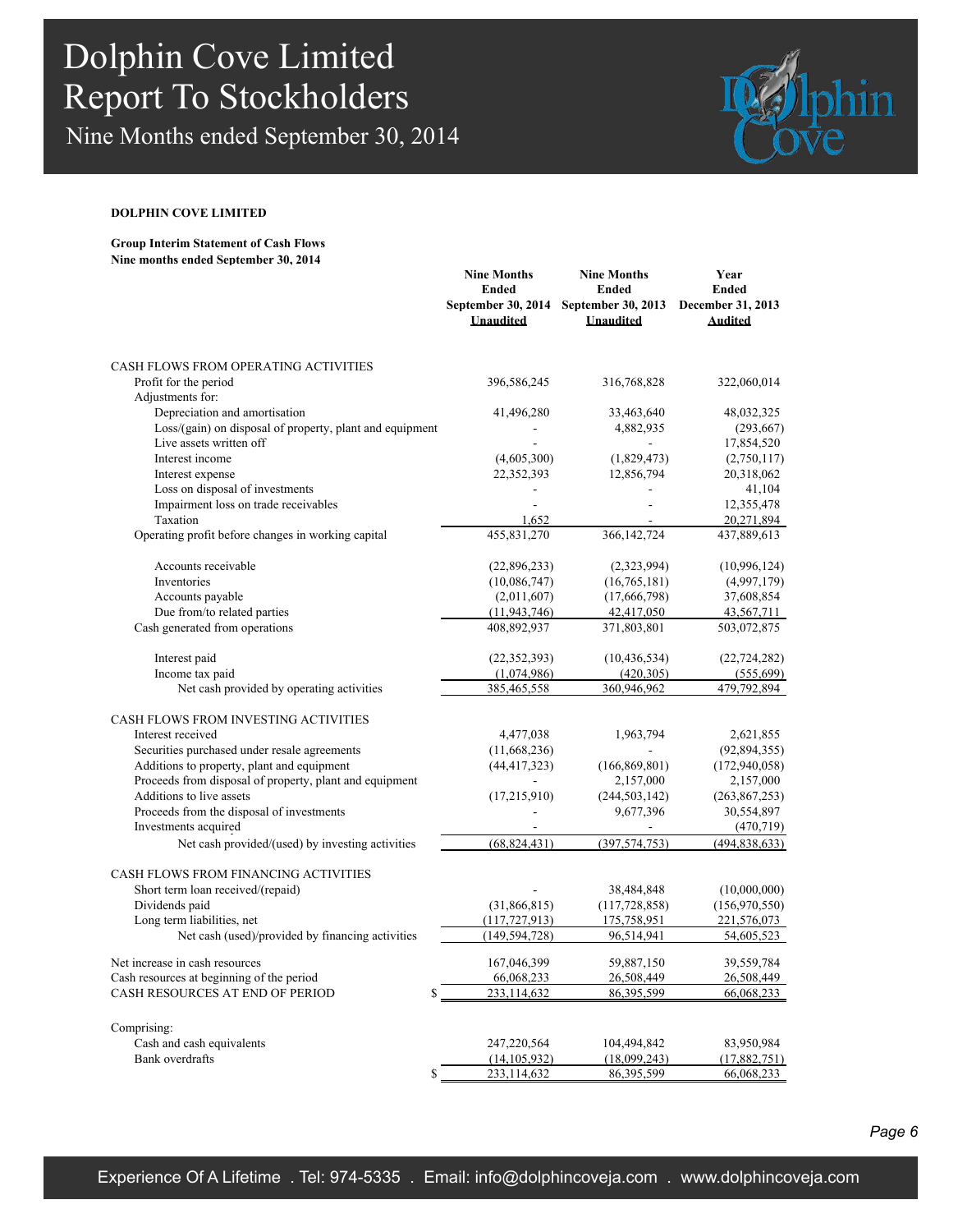Nine Months ended September 30, 2014

.



### **DOLPHIN COVE LIMITED**

## **Selected Explanatory Notes**

### **Nine-months ended September 30, 2014**

### Basis of preparation

These condensed interim consolidated financial statements have been prepared in accordance with accounting policies set out in note 2 to the audited consolidated financial statement for the year ended December 31, 2013 which have been consistently applied from period to period.

#### Segment information

|                                |                            | Nine month period to September 30, 2014 |                      |                        |
|--------------------------------|----------------------------|-----------------------------------------|----------------------|------------------------|
| Reportable segment assets      | Ocho Rios<br>1,893,296,440 | Hanover<br>406,537,096                  | Other<br>282,240,484 | Total<br>2,582,074,020 |
| Capital expenditure            | 36,382,623                 | 1,510,385                               | 6,524,315            | 44,417,323             |
| Reportable segment liabilities | \$<br>513,084,224          | 199,176,644                             | 255,047,376          | 967,308,244            |

|                                | Year ended December 31, 2013 |             |             |               |  |  |  |
|--------------------------------|------------------------------|-------------|-------------|---------------|--|--|--|
|                                | Ocho Rios                    | Hanover     | Other       | Total         |  |  |  |
| Reportable segment assets      | 1,636,370,323                | 340,362,765 | 266,603,710 | 2,243,336,798 |  |  |  |
| Capital expenditure            | 20.878.126                   | 2,257,427   | 149.974.396 | 172,940,058   |  |  |  |
| Reportable segment liabilities | \$<br>479,140,468            | 154,738,320 | 233,626,256 | 867,505,044   |  |  |  |

|                                       | Nine month period to September 30, 2014 |                |               |                |  |  |
|---------------------------------------|-----------------------------------------|----------------|---------------|----------------|--|--|
|                                       | Ocho Rios                               | Hanover        | Other         | Total          |  |  |
| Gross revenue from external customers | \$<br>1,015,126,632                     | 322,675,671    | 99,517,734    | 1,437,320,037  |  |  |
| Finance Income                        | \$<br>58,263,874                        | 11,255,270     |               | 69,519,144     |  |  |
| Finance cost                          | \$<br>(33, 729, 665)                    | (25, 431, 313) |               | (59, 160, 978) |  |  |
| Depreciation and amortisation         | \$<br>(34, 929, 346)                    | (1,447,788)    | (5, 119, 146) | (41, 496, 280) |  |  |
| Segment profit after tax              | \$<br>311,175,600                       | 82,003,018     | 20,022,452    | 413,201,070    |  |  |

|                                       | Nine month period to September 30, 2013 |               |               |                |  |  |
|---------------------------------------|-----------------------------------------|---------------|---------------|----------------|--|--|
|                                       | Ocho Rios                               | Hanover       | Other         | Total          |  |  |
| Gross revenue from external customers | \$<br>874,617,214                       | 273,752,801   | 92,432,653    | 1,240,802,668  |  |  |
| Finance income                        | \$<br>16,617,131                        | 4,569,638     |               | 21,186,769     |  |  |
| Finance cost                          | \$<br>(25,198,933)                      | (6,769,609)   | (5,025)       | (31, 973, 567) |  |  |
| Depreciation and amortisation         | \$<br>(27,032,133)                      | (5, 142, 053) | (1, 289, 454) | (33, 463, 640) |  |  |
| Segment profit after tax              | \$<br>210,085,629                       | 84,751,828    | 21,931,370    | 316,768,828    |  |  |